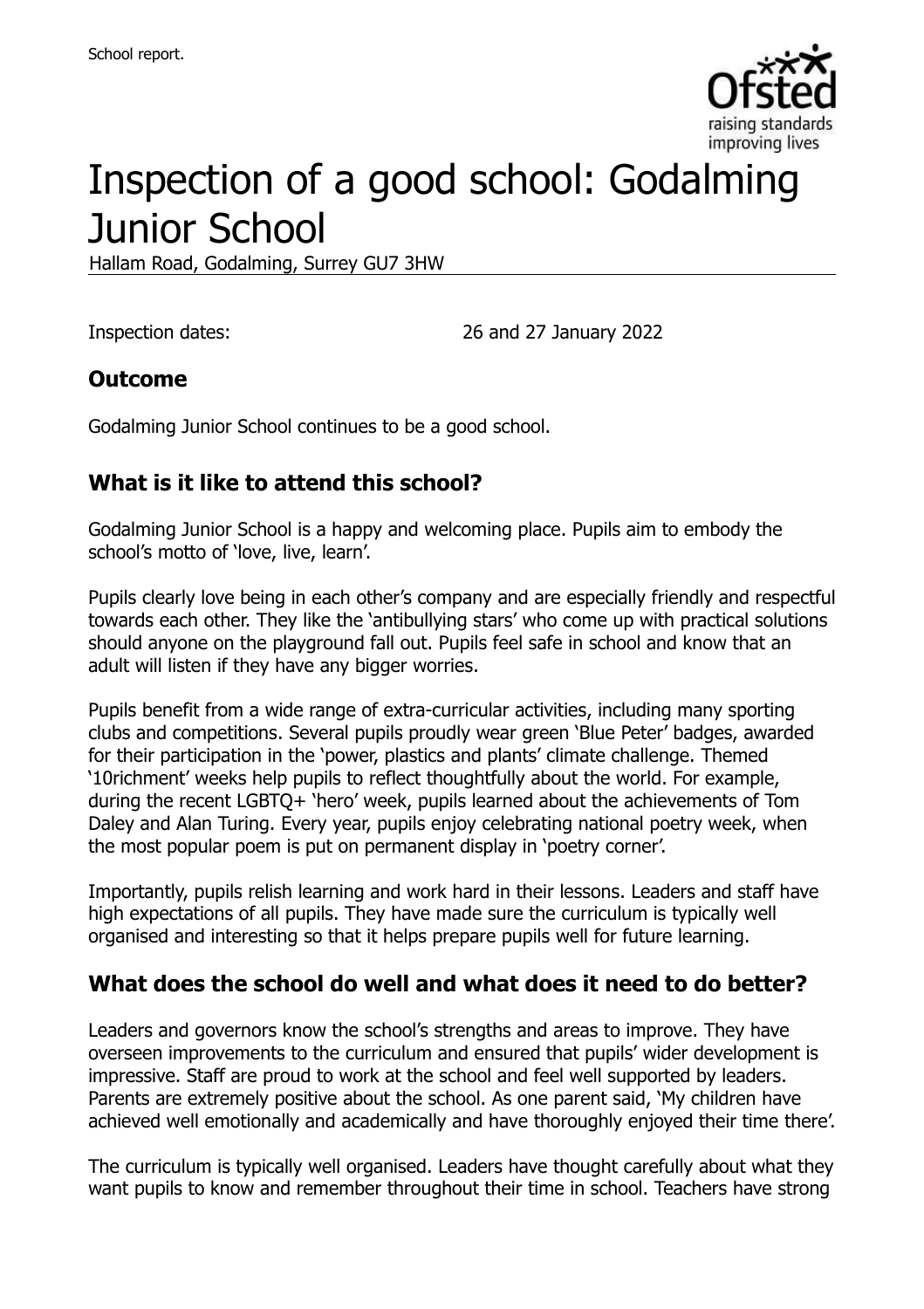

knowledge of all the subjects they teach. They make sure that pupils understand how their learning builds on what they already know. Pupils are usually given sufficient time to practice and embed new knowledge and skills. This gives them confidence in their learning and helps them to achieve highly. These strengths are especially evident in mathematics.

In some subjects, for example in history, while individual sequences of learning are well thought through, the overall structure of the curriculum is a little unbalanced. As a result, pupils learn detailed knowledge about some topics, but do not spend quite enough time learning about others. Leaders are rightly addressing this to ensure that pupils have enough time to develop detailed knowledge in all the topics they learn about.

Most pupils have already learned to read when they join the school. Leaders make sure that these pupils further develop their reading skills. They introduce pupils to a broad range of high-quality writing in a range of genres. These pupils develop strong comprehension skills and love reading.

However, when pupils who join the school struggle to read, support is not as well organised as it should be. This year, leaders identified that a higher-than-usual proportion of pupils joining the school in Year 3 had gaps in their phonics knowledge. These pupils are being helped to fill these gaps with extra teaching in phonics. However, pupils are not being given enough time to practise reading the sounds they are learning. The books pupils use to practise reading are too hard for them because they contain sounds pupils have not yet learned. As a result, pupils do not catch up as quickly as they should do.

Pupils who need extra help, including pupils with special educational needs and/or disabilities (SEND), are well supported. Teachers and teaching assistants are well trained in understanding pupils' needs. They skilfully ensure that activities are well matched to help pupils with SEND achieve in line with their peers. For example, in physical education, adults modelled how to move with control. In mathematics, adults' careful explanation, along with additional resources, helped pupils to understand the concept of equivalent fractions.

### **Safeguarding**

The arrangements for safeguarding are effective.

There is a strong culture of safeguarding. Staff are well trained to recognise the signs that might indicate a concern. They know the procedures they need to follow if they are worried about a pupil.

Safeguarding leaders are knowledgeable about safeguarding risks in the local area. Leaders liaise well with external agencies when a pupil needs extra help to keep safe. Leaders follow safer recruitment procedures when recruiting staff. Leaders make sure that the curriculum helps pupils to keep themselves safe, including when crossing busy roads and when using the internet.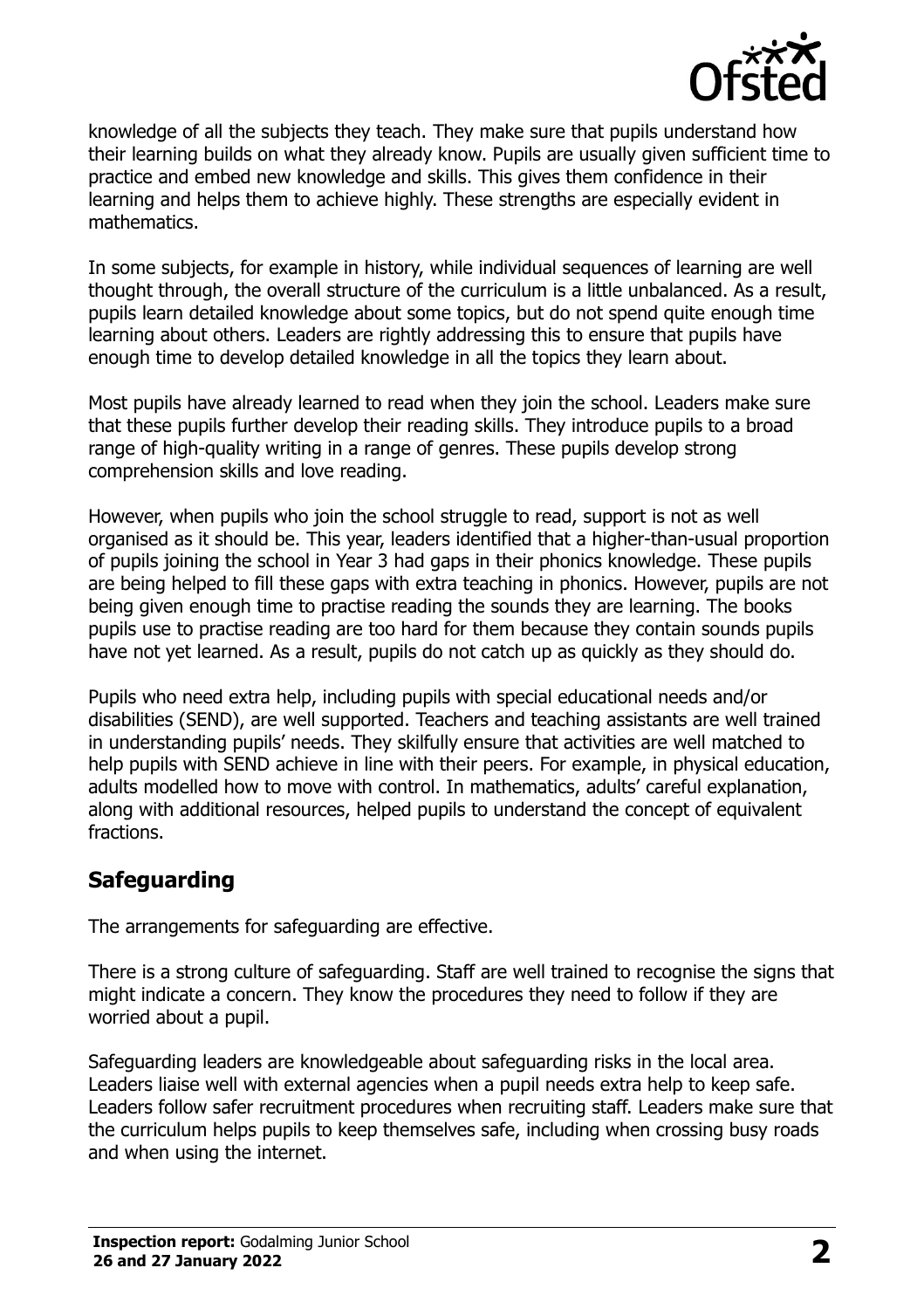

### **What does the school need to do to improve?**

#### **(Information for the school and appropriate authority)**

 $\blacksquare$  Support for the weakest readers is not organised as well as it could be. As a result, some pupils who have gaps in their phonics knowledge do not get help to improve rapidly enough. The books they use to practise reading are not always well enough matched to the sounds they are learning. Pupils do not practise reading the sounds they know regularly enough. Leaders need to ensure that staff throughout the school have the detailed knowledge of phonics they need to quickly identify and help any pupil with phonics gaps. Leaders need to make sure that pupils have regular access to books that are well matched to the phonics they are learning. This will help the weakest readers to catch up quickly and become speedy, fluent readers.

#### **Background**

When we have judged a school to be good, we will then normally go into the school about once every four years to confirm that the school remains good. This is called a section 8 inspection of a good or outstanding school, because it is carried out under section 8 of the Education Act 2005. We do not give graded judgements on a section 8 inspection. However, if we find evidence that a school would now receive a higher or lower grade, then the next inspection will be a section 5 inspection. Usually this is within one to two years of the date of the section 8 inspection. If we have serious concerns about safeguarding, behaviour or the quality of education, we will deem the section 8 inspection as a section 5 inspection immediately.

This is the second section 8 inspection since we judged the school to be good on December 2012.

#### **How can I feed back my views?**

You can use [Ofsted Parent View](https://parentview.ofsted.gov.uk/) to give Ofsted your opinion on your child's school, or to find out what other parents and carers think. We use information from Ofsted Parent View when deciding which schools to inspect, when to inspect them and as part of their inspection.

The Department for Education has further *guidance* on how to complain about a school.

If you are the school and you are not happy with the inspection or the report, you can [complain to Ofsted.](https://www.gov.uk/complain-ofsted-report)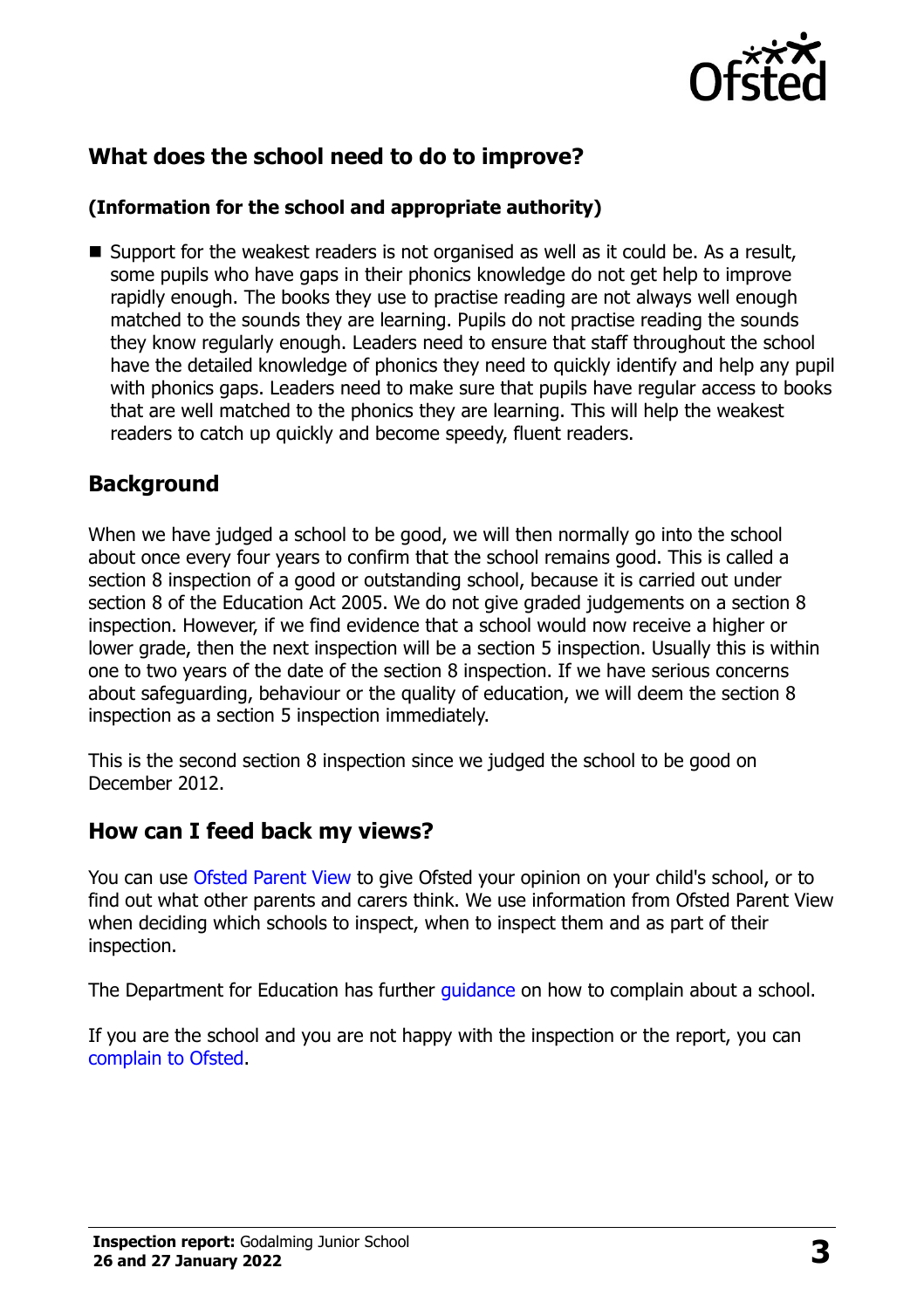

## **Further information**

You can search for [published performance information](http://www.compare-school-performance.service.gov.uk/) about the school.

In the report, ['disadvantaged pupils'](http://www.gov.uk/guidance/pupil-premium-information-for-schools-and-alternative-provision-settings) refers to those pupils who attract government pupil premium funding: pupils claiming free school meals at any point in the last six years and pupils in care or who left care through adoption or another formal route.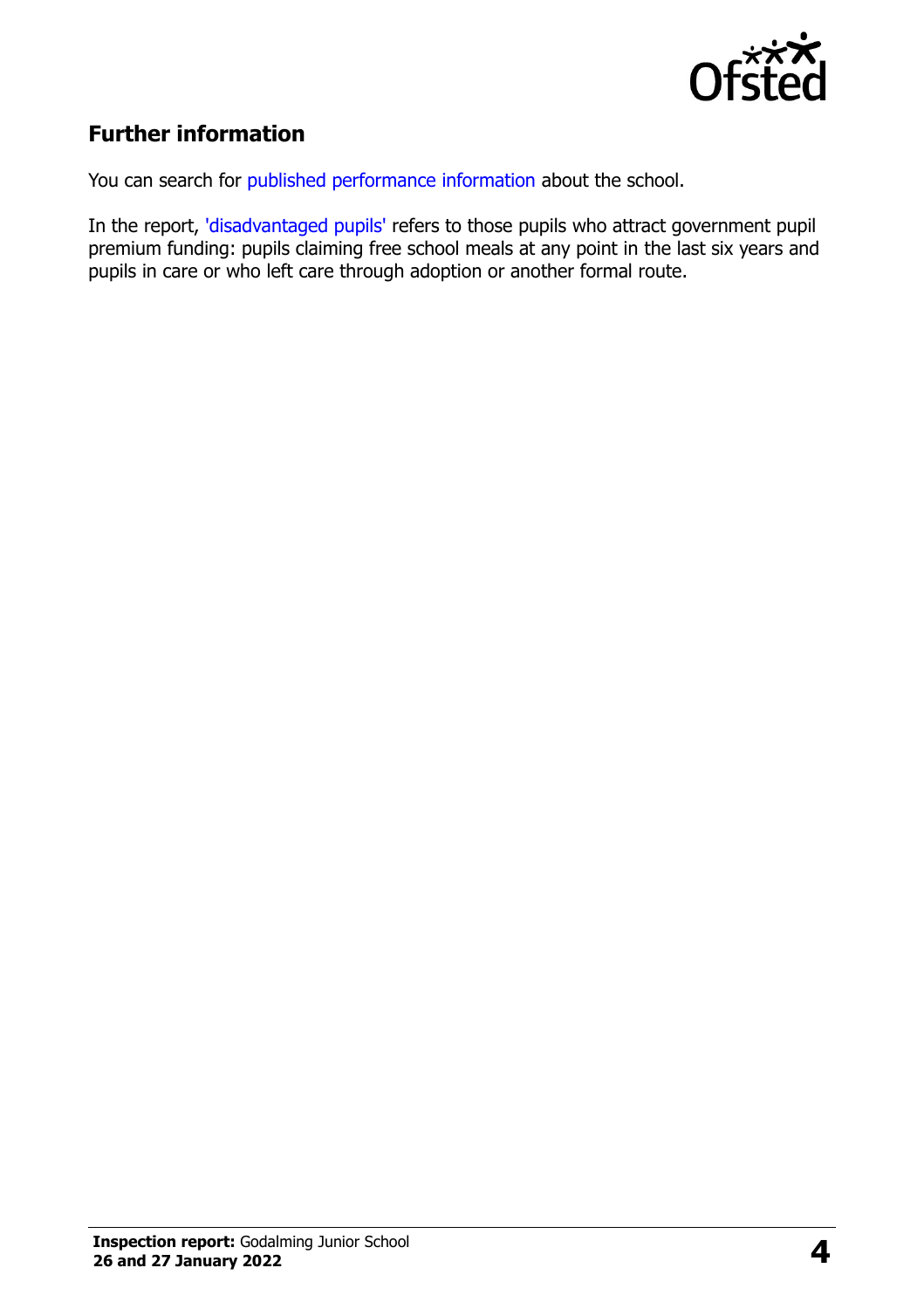

#### **School details**

| Unique reference number                     | 125044                                                               |
|---------------------------------------------|----------------------------------------------------------------------|
| <b>Local authority</b>                      | Surrey                                                               |
| <b>Inspection number</b>                    | 10207110                                                             |
| <b>Type of school</b>                       | <b>Junior</b>                                                        |
| <b>School category</b>                      | Foundation                                                           |
| Age range of pupils                         | 7 to 11                                                              |
| <b>Gender of pupils</b>                     | Mixed                                                                |
| Gender of pupils in sixth-form<br>provision | Mixed                                                                |
| Number of pupils on the school roll         | 237                                                                  |
| <b>Appropriate authority</b>                | The governing body                                                   |
| <b>Chair of governing body</b>              | <b>Michael Guest</b>                                                 |
| <b>Headteacher</b>                          | <b>Adam Samson</b>                                                   |
| Website                                     | www.godalming-junior.surrey.sch.uk                                   |
| Date of previous inspection                 | 24 January 2017, under section 8 of the<br><b>Education Act 2005</b> |

### **Information about this school**

- The school is part of Godalming Learning Partnership, a group of local schools who work together to share best practice and provide professional development for their staff.
- $\blacksquare$  The school currently uses no alternative provision.

### **Information about this inspection**

- This was the first routine inspection the school received since the COVID-19 pandemic began. The inspector discussed the impact of the pandemic with leaders and has taken that into account in their evaluation of the school.
- The inspector met with the headteacher, deputy headteacher, special educational needs coordinator and members of staff. The inspector also met with members of the governing body and held a telephone conversation with a representative of the local authority.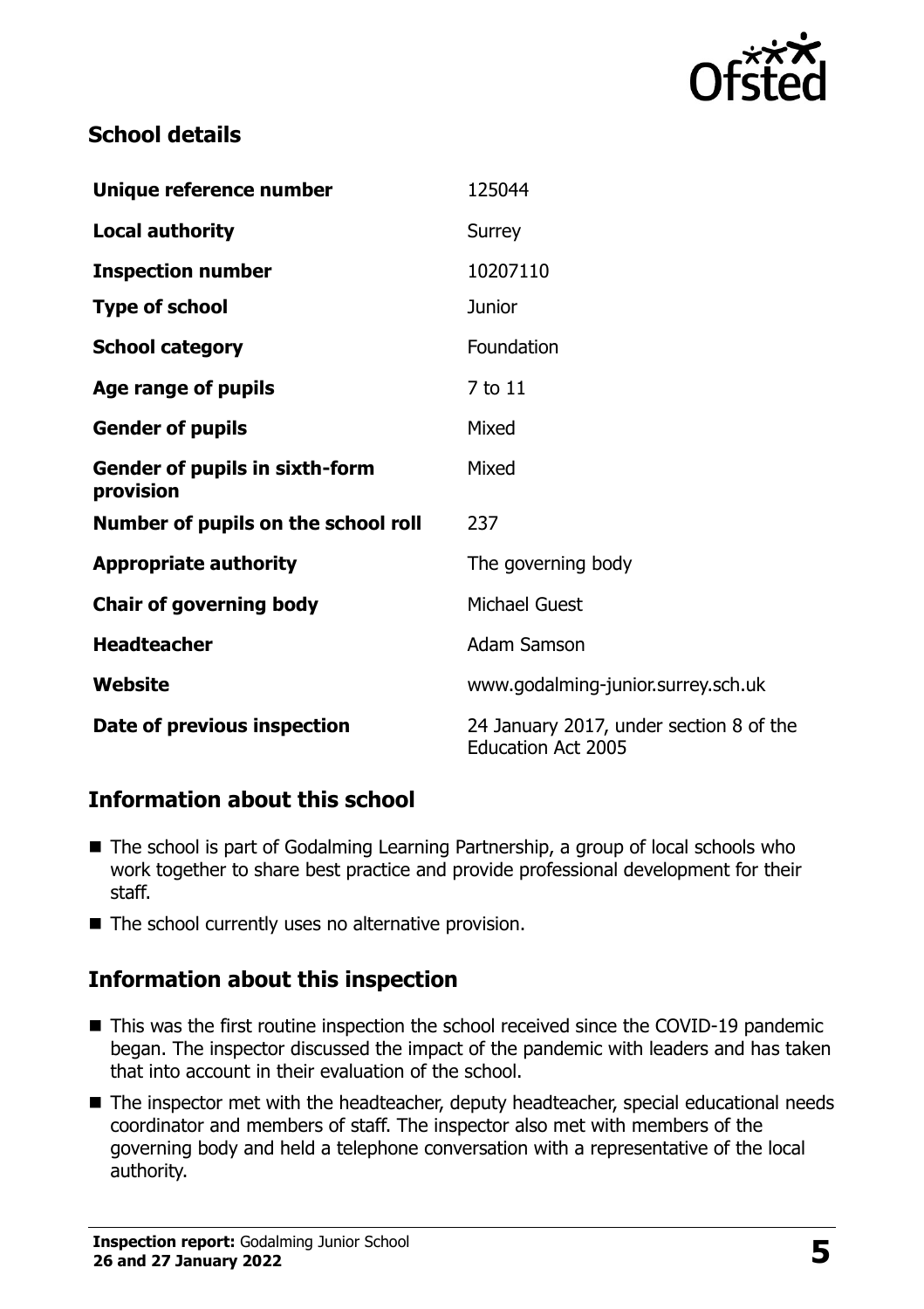

- The inspector did deep dives in these subjects: reading, mathematics and physical education. For each of these subjects, she held discussions with subject leaders, visited lessons, spoke with staff and pupils and looked at pupils' work. The inspector also spoke to teachers and pupils about learning in other subjects and explored the curriculum in history.
- The inspector met with leaders to discuss pupils' behaviour and the wider opportunities the school provides. She also spoke with pupils about these aspects of the school.
- The inspector looked at the school's safeguarding records and spoke with leaders, staff and governors about safeguarding. She spoke to pupils about the school's work to keep pupils safe.
- The inspector considered responses to Ofsted's surveys for pupils, parents and staff.

#### **Inspection team**

Catherine Old, lead inspector Her Majesty's Inspector